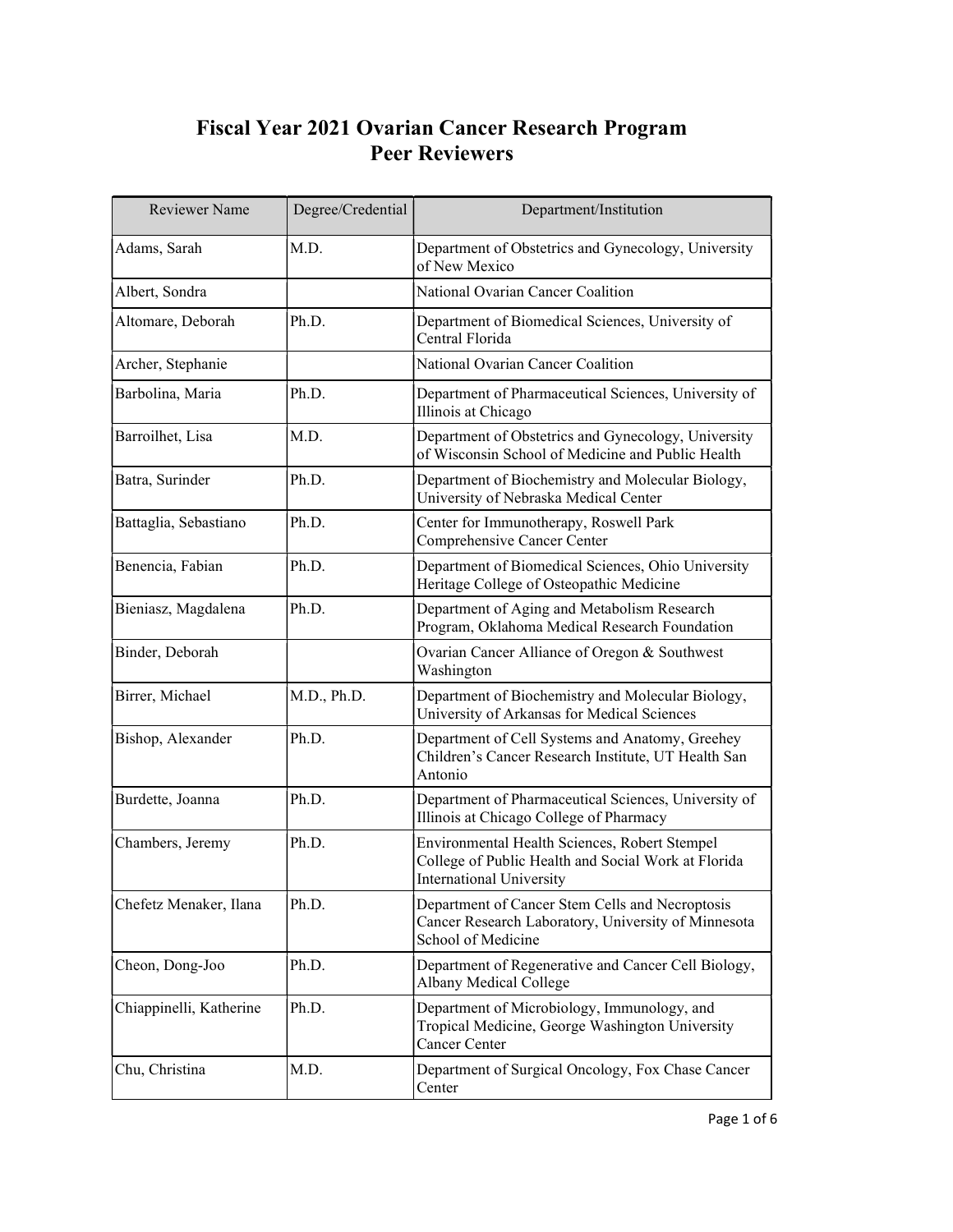| Chung, Eun Ji       | Ph.D.       | Department of Biomedical Engineering, University of<br>Southern California                                                 |
|---------------------|-------------|----------------------------------------------------------------------------------------------------------------------------|
| Condello, Salvatore | Ph.D.       | Department of Obstetrics and Gynecology, Indiana<br>University School of Medicine                                          |
| Curtis, Marion      | Ph.D.       | Department of Immunology, Mayo Clinic Phoenix                                                                              |
| David, Gregory      | Ph.D.       | Department of Biochemistry and Molecular<br>Pharmacology, New York University School of<br>Medicine                        |
| DeWees, Todd        | Ph.D.       | Department of Biostatistics, Mayo Clinic Scottsdale                                                                        |
| Dhasarathy, Archana | Ph.D.       | Department of Biomedical Sciences, University of<br>North Dakota                                                           |
| Dinulescu, Daniela  | Ph.D.       | Department of Pathology, Division of Women's and<br>Perinatal Pathology, Harvard Medical School                            |
| Drake, Christiana   | Ph.D.       | Department of Statistics, University of California,<br>Davis                                                               |
| Drakes, Maureen     | Ph.D.       | Department of Medicine, Loyola University Chicago<br>Cardinal Bernardin Cancer Center                                      |
| Drescher, Charles   | M.D.        | Department of Translational Outcomes Research, Fred<br>Hutchinson Cancer Research Center                                   |
| Drexler, Rebecca    |             | Minnesota Ovarian Cancer Alliance                                                                                          |
| Dubeau, Louis       | M.D., Ph.D. | Department of Pathology, University of Southern<br>California Keck School of Medicine                                      |
| Esparza, Rebecca    |             | <b>Ovarian Cancer Research Alliance</b>                                                                                    |
| Feng, Zhaohui       | M.D., Ph.D. | Department of Radiology Oncology, Rutgers Cancer<br>Institute of New Jersey, Rutgers University                            |
| Feuchter, Ilana     |             | National Ovarian Cancer Coalition                                                                                          |
| Fiering, Steven     | Ph.D.       | Department of Microbiology and Immunology, Geisel<br>School of Medicine at Dartmouth                                       |
| Frisch, Steven      | Ph.D.       | Department of Biochemistry, West Virginia University<br>School of Medicine                                                 |
| Ganapathi, Ram      | Ph.D.       | Center for Biomedical Engineering and Science,<br>University of North Carolina Charlotte Levine Cancer<br>Institute        |
| Geiselman, Sharon   |             | Ovarian Cancer Research Alliance                                                                                           |
| Guo, Beichu         | Ph.D.       | Department of Microbiology and Immunology, Medical<br>University of South Carolina                                         |
| Gupta, Romi         | Ph.D.       | Department of Biochemistry and Molecular Genetics,<br>University of Alabama at Birmingham                                  |
| Hawkridge, Adam     | Ph.D.       | Department of Pharmaceutics, Virginia Commonwealth<br>University School of Pharmacy                                        |
| Hillman, Robert     | M.D., Ph.D. | Department of Gynecologic Oncology and<br>Reproductive Medicine, University of Texas M.D.<br><b>Anderson Cancer Center</b> |
| Ho, Shuk-Mei        | Ph.D.       | Department of Pharmacology and Toxicology, Division                                                                        |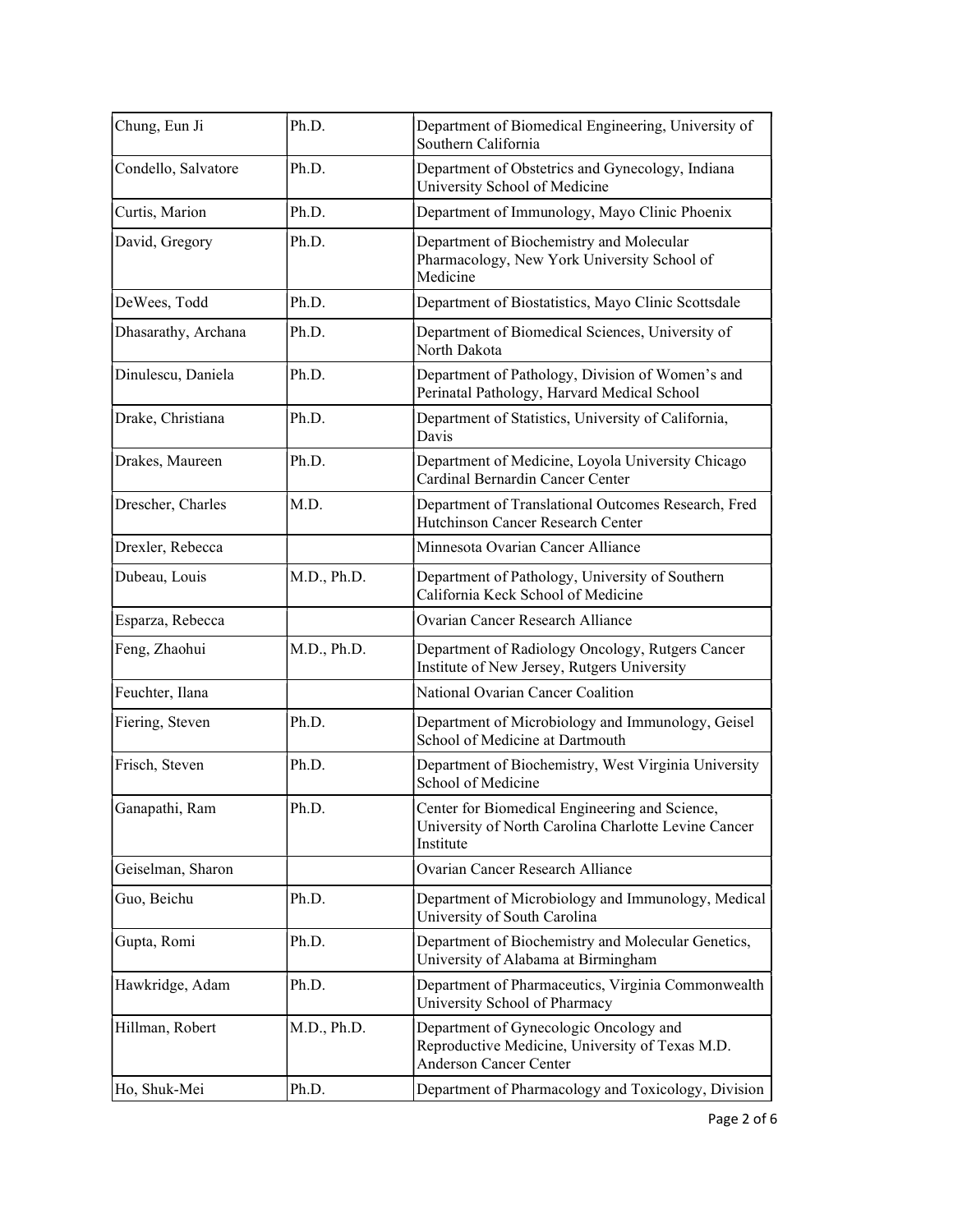|                        |             | of Research, University of Arkansas for Medical<br>Sciences                                                           |
|------------------------|-------------|-----------------------------------------------------------------------------------------------------------------------|
| Hoffman, Kim           |             | Ovarian Cancer Research Alliance                                                                                      |
| Holdren, Jill          |             | FORCE: Facing Our Risk of Cancer Empowered                                                                            |
| House, Carrie          | Ph.D.       | Department of Biology, San Diego State University                                                                     |
| Howitt, Brooke         | M.D.        | Department of Pathology, Stanford University School<br>of Medicine                                                    |
| Huang, Marilyn         | M.D.        | Department of Gynecologic Oncology, University of<br>Miami                                                            |
| Huang, Shuang          | Ph.D.       | Department of Anatomy and Cell Biology, University<br>of Florida College of Medicine                                  |
| Iwanicki, Marcin       | Ph.D.       | Department of Chemistry, Chemical Biology, and<br>Biomedical Engineering, Stevens Institute of<br>Technology          |
| Johnson, Neil          | Ph.D.       | Developmental Therapeutics Program, Fox Chase<br><b>Cancer Center</b>                                                 |
| Kakar, Sham            | Ph.D.       | Department of Physiology, University of Louisville                                                                    |
| Karpf, Adam            | Ph.D.       | Eppley Institute, University of Nebraska Medical<br>Center                                                            |
| Karthikeyan, Mythreye  | Ph.D.       | Department of Pathology, University of Alabama at<br>Birmingham                                                       |
| Khabele, Dineo         | M.D.        | Department of Obstetrics and Gynecology, Washington<br>University School of Medicine                                  |
| Koya, Richard          | M.D., Ph.D. | Department of Obstetrics and Gynecology, Biological<br>Sciences Division, University of Chicago School of<br>Medicine |
| Landry, Joseph         | Ph.D.       | Department of Human and Molecular Genetics,<br>Virginia Commonwealth University Massey Cancer<br>Center               |
| Liang, Dong            | Ph.D.       | Department of Pharmaceutical Sciences, Texas<br>Southern University College of Pharmacy and Health<br>Sciences        |
| Liotta, Lance          | M.D., Ph.D. | Center for Applied Proteomics and Molecular<br>Medicine, George Mason University                                      |
| Liu, Yuan              | M.D., Ph.D. | Department of Chemistry and Biochemistry, Florida<br><b>International University</b>                                  |
| Lu, Yong               | Ph.D.       | Department of Microbiology and Immunology, Wake<br>Forest School of Medicine                                          |
| Maihle, Nita           | Ph.D.       | Departments of Medicine, Pathology, and Cell Biology,<br>University of Mississippi                                    |
| Marks, Jeffrey         | Ph.D.       | Department of Surgery, Division of Surgical Sciences,<br>Duke University Medical Center                               |
| Martignetti, Giampiero | M.D., Ph.D. | Department of Genetics, Ichan School of Medicine at<br>Mount Sinai                                                    |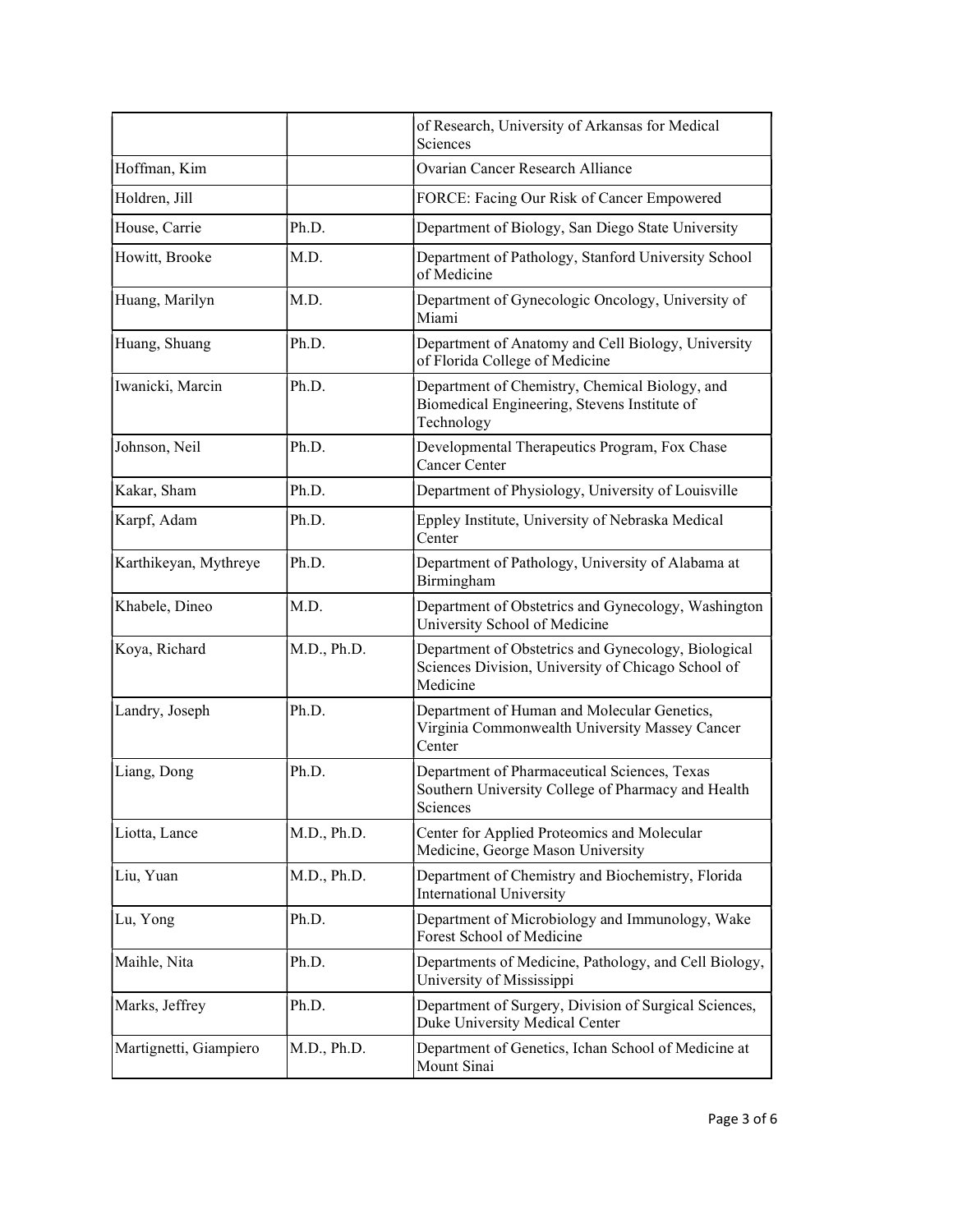| Mastrangelo, Margaret |                         | Cancer Connection, Inc.                                                                                                 |
|-----------------------|-------------------------|-------------------------------------------------------------------------------------------------------------------------|
|                       |                         |                                                                                                                         |
| Mathis, J. Michael    | Ph.D., Ed.D.,<br>M.B.A. | Department of Pharmacology and Neuroscience,<br>University of North Texas Health Science Center at<br>Fort Worth        |
| Matulonis, Ursula     | M.D.                    | Department of Medicine, Harvard Medical<br>School/Dana-Farber Cancer Institute                                          |
| Maxwell, Kara         | M.D., Ph.D.             | Medical Oncology, University of Pennsylvania<br>Perleman School of Medicine                                             |
| McCall, Kelly         | Ph.D.                   | Department of Specialty Medicine, Ohio University                                                                       |
| Meier, Kathryn        | Ph.D.                   | Department of Pharmaceutical Sciences, Washington<br>State University College of Pharmacy                               |
| Mitra, Anirban        | Ph.D.                   | Department of Medical Sciences, Indiana University<br>School of Medicine                                                |
| Mudrick, Mary Beth    |                         | Foundation for Women's Cancer                                                                                           |
| Mukherjee, Priyabrata | Ph.D.                   | Department of Pathology, University of Oklahoma<br><b>Health Sciences Center</b>                                        |
| Murph, Mandi          | Ph.D.                   | Department of Pharmaceutical and Biomedical<br>Sciences, University of Georgia College of Pharmacy                      |
| Padmanabhan, Achuth   | Ph.D.                   | Department of Biological Sciences, University of<br>Maryland Baltimore County                                           |
| Palle, Komaraiah      | Ph.D.                   | Department of Cell Biology and Biochemistry, Texas<br>Tech University Health Sciences Center                            |
| Parker, Regina        |                         | Lilies of the Valley Ovarian Cancer Support and<br>Awareness                                                            |
| Pate, Leigh           |                         | Ovarian Cancer Research Alliance                                                                                        |
| Patel, Ravi           | M.D., Ph.D.             | Departments of Radiation Oncology and<br>Bioengineering, University of Pittsburgh Hillman<br>Cancer Center              |
| Penet, Marie-France   | Ph.D.                   | Department of Radiology and Radiological Science,<br>Johns Hopkins Medicine                                             |
| Pepin, David          | Ph.D.                   | Department of Surgery, Mass General Brigham                                                                             |
| Pierobon, Mariaelena  | M.D., M.P.H.            | Center for Applied Proteomics and Molecular<br>Medicine, George Mason University                                        |
| Pitteri, Sharon       | Ph.D.                   | Department of Radiology, Stanford University School<br>of Medicine                                                      |
| Ponnusamy, Moorthy    | Ph.D.                   | Department of Biochemistry and Molecular Biology,<br>University of Nebraska Medical Center                              |
| Powell, Sachia        |                         | Rivkin Center for Ovarian Cancer                                                                                        |
| Prabha, Swayam        | Ph.D., M.B.A.           | Department of Cancer and Cellular Biology, Temple<br>University Lewis Katz School of Medicine                           |
| Rankin, Erinn         | Ph.D.                   | Department of Radiation Biology, Division of Radiation<br>and Cancer Biology, Stanford University School of<br>Medicine |
| Rattan, Ramandeep     | Ph.D.                   | Division of Gynecologic Oncology, Henry Ford                                                                            |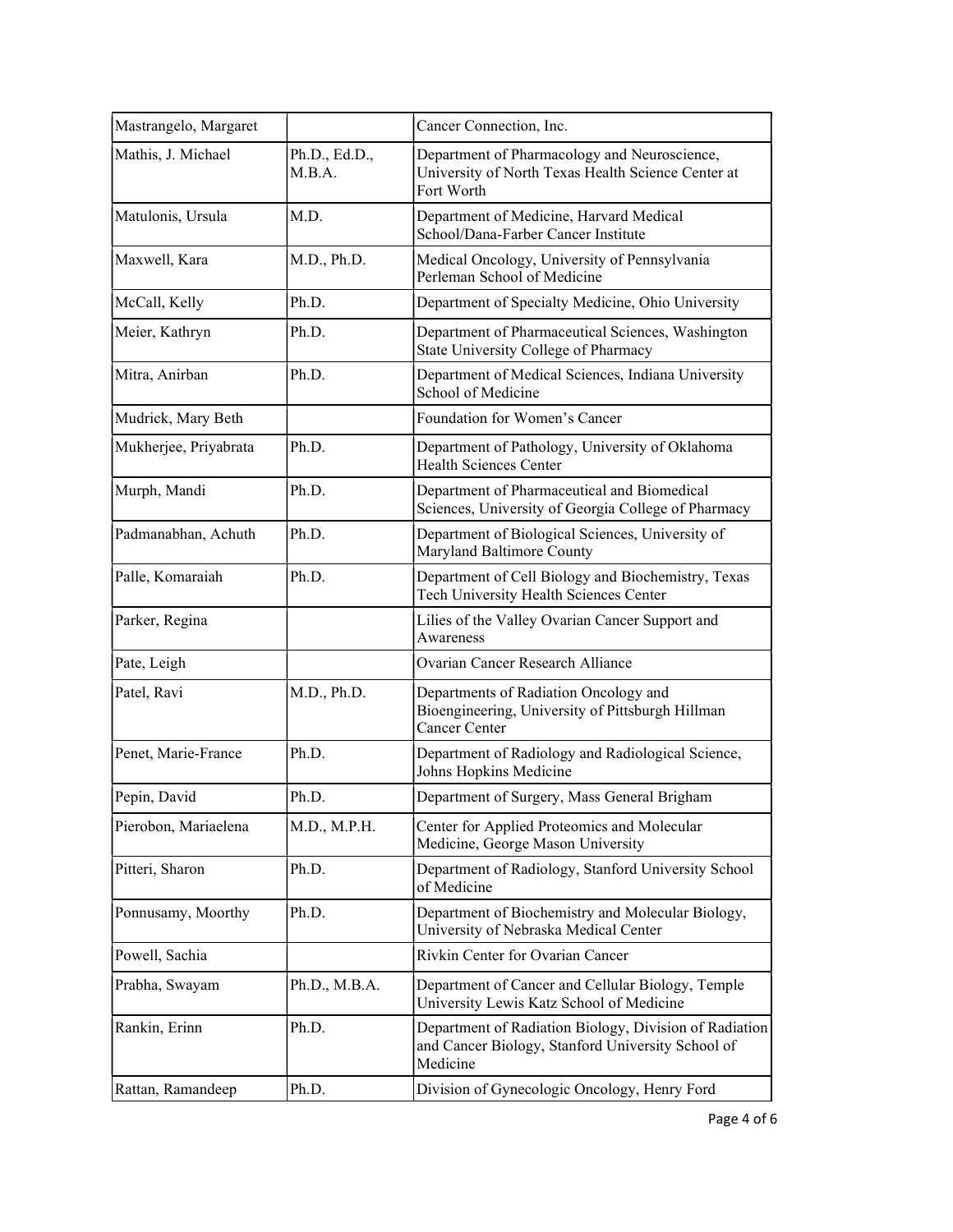|                     |              | Hospital                                                                                                                                    |
|---------------------|--------------|---------------------------------------------------------------------------------------------------------------------------------------------|
| Reiter, Jill        | Ph.D.        | Department of Medical and Molecular Genetics,<br>Indiana University School of Medicine                                                      |
| Reizes, Ofer        | Ph.D.        | Department of Cardiovascular and Metabolic Sciences,<br>Cleveland Clinic Lerner Research Institute                                          |
| Ribeiro, Jennifer   | Ph.D.        | Department of Obstetrics and Gynecology, Brown<br>University Warren Alpert Medical School                                                   |
| Roby, Katherine     | Ph.D.        | Department of Anatomy and Cell Biology, University<br>of Kansas Medical Center                                                              |
| Rocconi, Rodney     | M.D.         | Department of Gynecologic Oncology, University of<br>South Alabama Mitchell Cancer Institute                                                |
| Rodland, Karin      | Ph.D.        | Division of Biological Sciences, Pacific Northwest<br>National Laboratory                                                                   |
| Routh, Shannon      |              | A Fresh Chapter-Life Beyond Cancer                                                                                                          |
| Saravo, Anastasia   |              | <b>Ovarian Cancer Research Alliance</b>                                                                                                     |
| Sareddy, Gangadhara | Ph.D.        | Department of Obstetrics and Gynecology, UT Health<br>San Antonio                                                                           |
| Sarver, Diane       |              | Ovarian Cancer Alliance of Oregon & Southwest<br>Washington                                                                                 |
| Scholler, Nathalie  | M.D., Ph.D.  | Department of Research, Gilead Sciences                                                                                                     |
| Shen, Li            | Ph.D.        | Department of Medicine, University at Buffalo                                                                                               |
| Shepherd, Trevor    | Ph.D.        | Department of Obstetrics and Gynecology, Western<br>University                                                                              |
| Sivo, Lisa          |              | NormaLeah Ovarian Cancer Initiative                                                                                                         |
| Skubitz, Amy        | Ph.D.        | Department of Laboratory Medicine and Pathology,<br>University of Minnesota                                                                 |
| Soragni, Alice      | Ph.D.        | Department of Orthopaedic Surgery, University of<br>California, Los Angeles                                                                 |
| Staples, Michele    |              | Ovarian Cancer Research Alliance                                                                                                            |
| Starr, Timothy      | Ph.D.        | Departments of Obstetrics, Gynecology, and Women's<br>Health, University of Minnesota                                                       |
| Stout, Tiffany      |              | National Ovarian Cancer Coalition                                                                                                           |
| Stupack, Dwayne     | Ph.D.        | Department of Obstetrics and Gynecology, University<br>of California, San Diego School of Medicine                                          |
| Teixeira, Jose      | Ph.D.        | Department of Obstetrics, Gynecology, and<br>Reproductive Biology, Michigan State University<br>College of Human Medicine                   |
| Tew, Kenneth        | Ph.D., D.Sc. | Department of Cell and Molecular Pharmacology and<br>Experimental Therapeutics, Medical University of<br>South Carolina College of Medicine |
| Thacher, Ann        |              | <b>Ovarian Cancer Research Alliance</b>                                                                                                     |
| Thaxton, Jessica    | Ph.D.        | Department of Cell Biology and Physiology, University<br>of North Carolina at Chapel Hill                                                   |